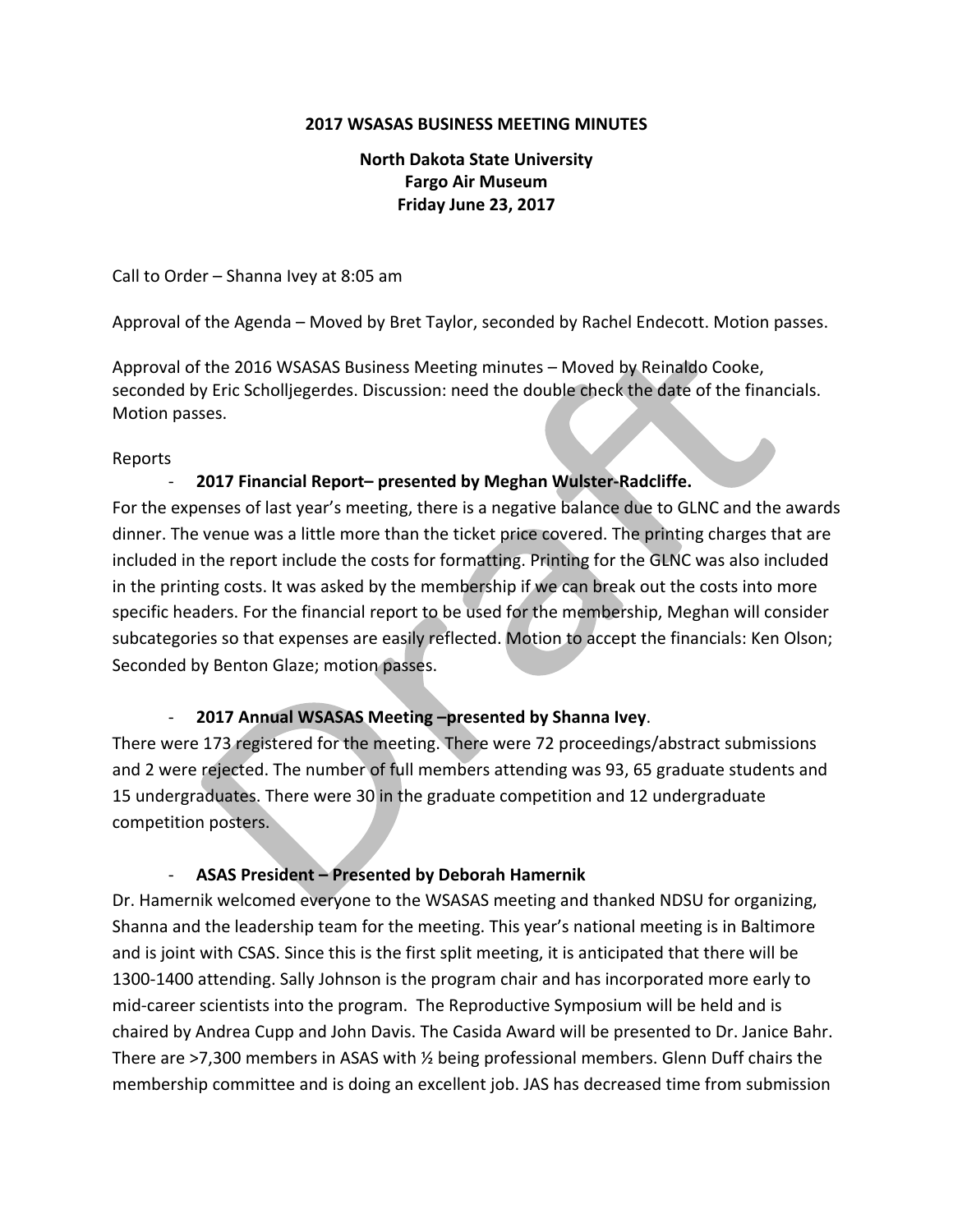to publication. There were fewer pages published this last year but that was to help with the back-log of submissions. Translating Animal Science is a new peer-review journal that is an open access journal. It has a hybrid model of peer review. The new strategic plan is out for membership review. There will be a new format to the ASAS website. The reveal will be on the  $1<sup>st</sup>$  day of ASAS meetings. JAS edits is a service to help authors with manuscript submission. ASAS has made  $\sim$ \$6,500 in profit from this. Image Gallery has been revamped and it takes less than 30 days to process submissions. The AgGuide is also being updated.

# - **WSASAS President – Shanna Ivey**

The first teaching webinar was done and presented by Loren Baranko from North Dakota State University. Please give ideas and suggestions for future programming. It would be nice to do 2 webinars per year.

The proceedings submission process will be improved for next year.

With the launch of the new ASAS website, all new information needs to be sent to Shanna to coordinate the WSASAS website.

Next year, we will have a paperless meeting. If you want paper copies of the program or proceedings, you should print that before coming to the meeting. There will be links on-line as well as with the app for the meeting.

The strategic plan has been completed.

# - **WSASAS Committees**

# - Academic Quadrathlon – presented by Rachel Endecott

Oregon State University hosted the 2017 WSASAS Academic Quadrathlon contest in Corvallis on April 7-8. Five teams competed: BYU-Idaho, Chico State, Montana State University, New Mexico State University, and Oregon State University. Matt Kennedy and staff put on an excellent contest and educational program, including a visit to the OSU Hatfield Marine Science Center on the coast in Newport. Chico State won the contest for the second consecutive year and will represent the Western Section at the national contest in Baltimore and the University of Maryland. Full order of finish was as follows:

- 1. Chico State
- 2/3. BYU-Idaho
- 2/3. Oregon State University
- 4. Montana State University
- 5. New Mexico State University

Rachel Endecott's term as chair ended after the 2017 contest. Matt Kennedy from Oregon State University will move from the vice chair to chair for a 3-year term, and Kasey DeAtley from Chico State will serve as vice chair.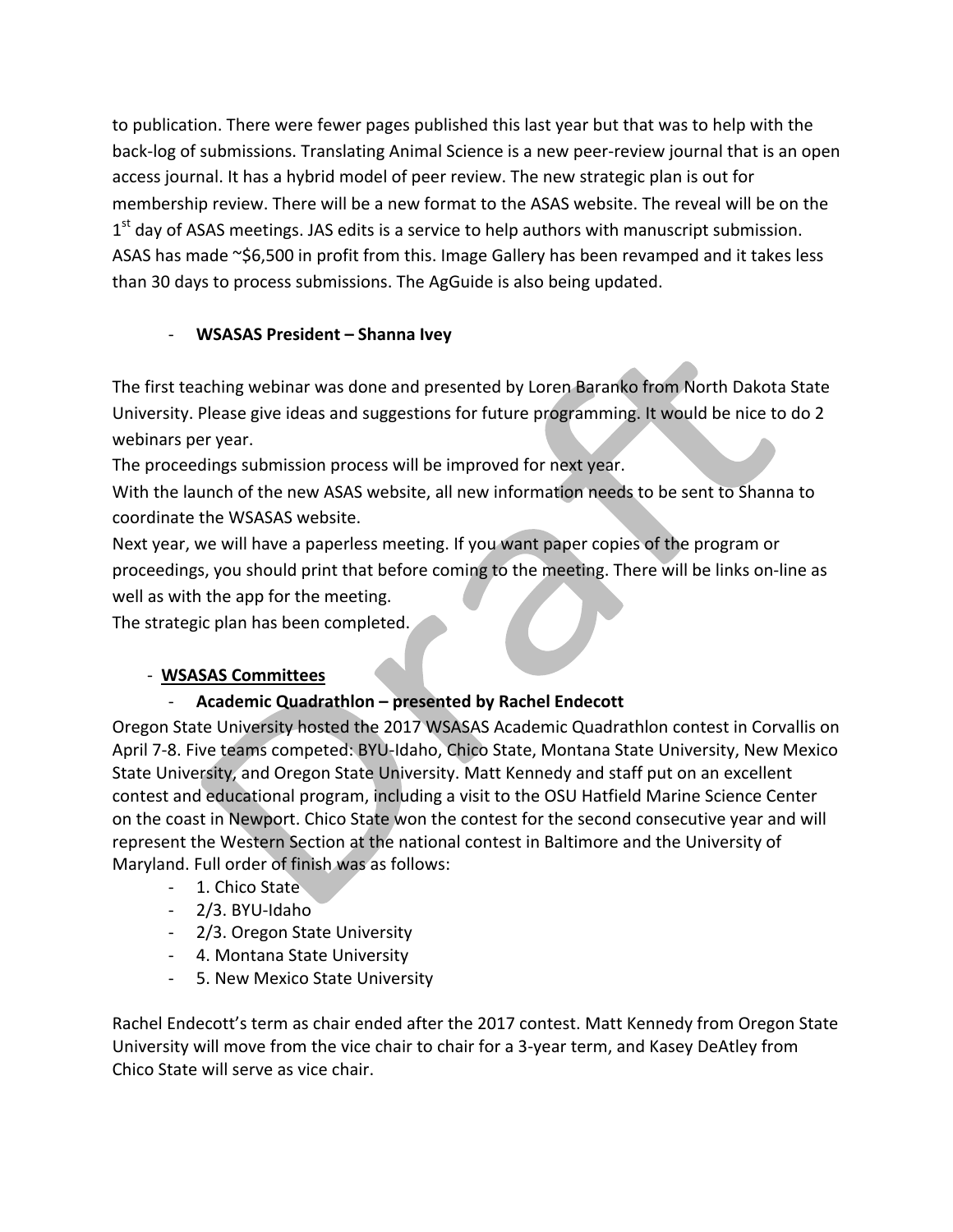There was discussion on how many MS and PhD Young Scholar awards there should be. In the guidelines, it states that 1 PhD and 2 MS awards will be given. It was moved by Benton Glaze and seconded by Reinaldo Cooke that the Young Scholar be awarded to 1 PhD and 1 MS student per year. Motion passes.

## - Advising and Coordinating – presented by Reinaldo Cooke

Members of the A&C committee met at WSASAS 2017 (Fargo, ND) and discussed issues related to meeting length, graduate students competition, and option for abstract submission.

The A&C committee recommends that the organizing committee should consider limiting the WSASAS annual meeting to 2 full days, if number of submissions allow. The Beef Symposium should be considered pre-conference meeting, with the business meeting being held during the last day of the regular WSASAS meeting. Total length of Beef Symposium + WSASAS meeting would be 3 full days.

It was discussed that the biggest financial risk for keeping it flexible is the housing block that needs to be locked down prior to proceedings submission.

The A&C committee recommends re-evaluation of the Graduate Student Competition in 2018, based on the number of proceedings papers submitted that year. Options include limiting the number of competitors, and splitting MSC/PhD students. However, the A&C recommends that number of competitors be limited to 30 in 2018. If more than 30 submissions are received, the Graduate Committee will evaluate proceedings papers and make a decision 30 days prior to the WSASAS meeting, ranking the top 30 articles that will be assigned to the competition. The remaining submissions (ranked 31st and below) would be transferred to other appropriate sessions. 

This was discussed by the general membership with particular input from members of the graduate competition committee. They state that it would be more ideal to have 26 submissions to judge. Moreover, with 2 young scholar presentations (1 hour in length), all presentations could be accomplished in one day. It was moved by Chris Schauer and seconded by J. Bret Taylor that the graduate competition is limited to 26 entries. Discussion: those not selected to compete will be moved to the general session. Motion passes.

The A&C committee recommends that graduate students that already completed their programs are allowed to compete in the Graduate Student Competition within 6 months of graduation, and that such regulation is included in the competition guidelines.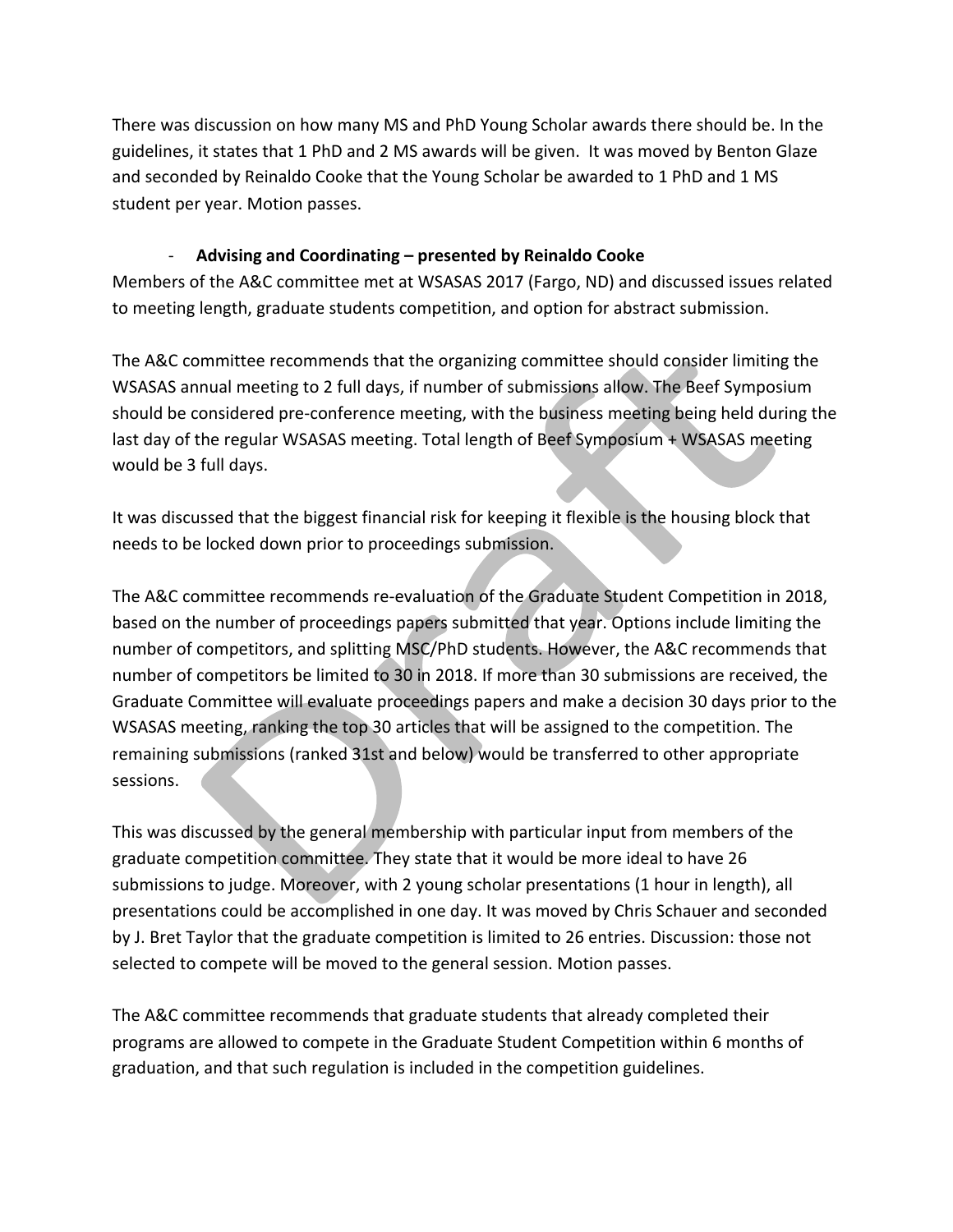This was discussed and the membership thought it was not a huge problem. The membership did not act on this recommendation.

The A&C committee recommends submission of abstracts (following JAS abstract guidelines) to be presented as posters only, with the intent of increasing total submissions, registrations, as well as quality of the poster session. That would include Extension-related abstracts, and the creation of an Extension poster session.

Discussion included that we need to know more about how many submissions we would get by trying to look historically at how many abstracts vs proceedings were submitting in joint years with JAM. Until data is provided and evaluated, no change will occur at this point.

A&C recommended that a survey should be conducted by polling the WSASAS membership if they would submit abstracts in addition to, or instead of, a proceedings paper. The executive board will get data together to determine what would improve attendance in future meetings. A few people discussed if the abstracts can only be in extension form (for country agents). Others wanted to ask the membership what they were using the proceedings for (i.e. for promotion and tenure documentation, student training, etc).

John Hall moved to keep things the same, but to have the survey done with the executive committee to review the data. Brett Hess seconded. Motion passes.

## - **Awards** – presented by Shanna Ivey for Mike Salisbury

The committee received multiple nominations for each award category. The committee utilized the online evaluation system and once the individual evaluations were completed the summary was reported to the chair to verify results and submit the results to the ASAS office to collect biographical information for presentation of awards at annual meeting awards dinner. The award recipients were: Extension Award: Reinaldo Cooke, Oregon State University; Distinguished Service Award: Jack C. Whittier, University of Nebraska Lincoln; Young Scientist Award: Jennifer Hernandez-Gifford, New Mexico State University; Distinguished Teacher Award: Russell Hovey, University of California Davis

## - Beef symposium – presented by Eric Scholljegerdes

This year's symposium entitled "Are we still fulfilling the Land-Grant mission?" There were 110 registrants for the symposium. The Symposium consisted of 7 speakers and a speaker roundtable. Our first speaker was Dr. Buchanan who was unable to attend due to travel issues,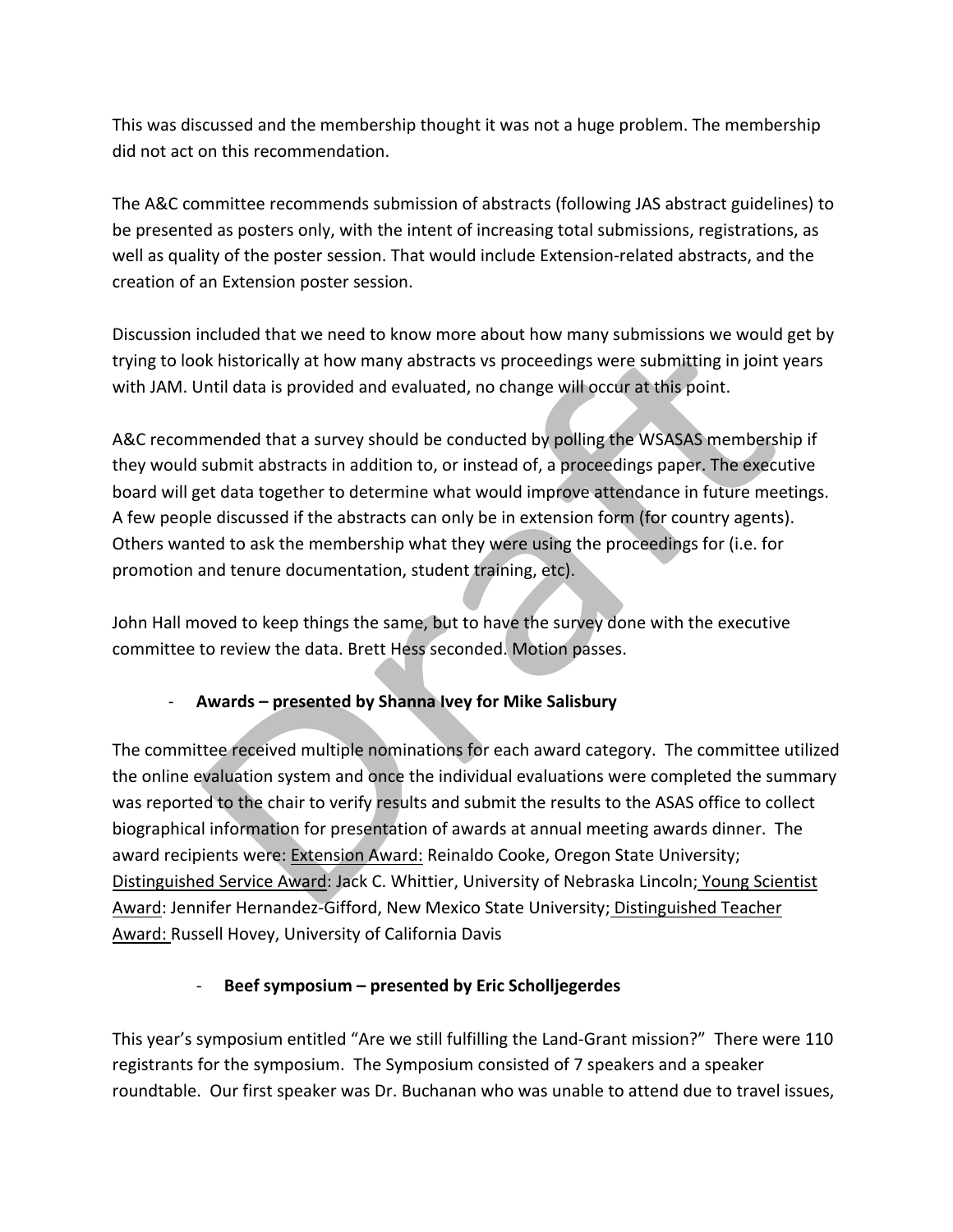therefore, Dr. Greg Lardy, NDSU, presented on his behalf. Dr. Lardy provided the audience with a historical review of the Land Grant System. The schedule then included four ranchers from OR, MT, NM, and ND. These ranchers provided the audience with a narrative of their ranch operation and how the Land-grant system has helped them improve their operation and the challenges that they face currently. Dr. Marcy Ward filled in for the NM rancher, who had travel issues. Then Dr. Bret Hess provided a perspective of the Western Ag Exp. Stations. He detailed the strengths of each and provided information on how some Exp. Stations have met budget challenges and sought producer input to meet the Land-Grant mission. The next speaker was Dr. Mark Mirando, USDA NIFA. Dr. Mirando provided the audience with how the USDA NIFA AFRI grant program provides funding for beef cattle research. Dr. Mirando also provided statistics on how funding is split out across different disciplines. The symposium was concluded with a roundtable discussion with speakers and audience. Overall, comments from audience members was positive and most gained valuable insight into the challenges of each segment. Overall, it was concluded that the Land Grant Mission is being fulfilled but significant challenges will be faced in the future in regards to funding and broadening issues (public policy and limited natural resources) will require more collaborative research and more concerted outreach efforts. 

For the 2018 WSASAS meeting in Oregon, the beef committee discussed a proposal of Regional committee on genetics to hold a symposium in the name of the late Denny Crews. The committee felt that it would be a good idea but would like to receive an agenda and speaker list. Dave Bohnert agreed to be the next committee chair. Marcy Ward is going off of the committee, therefore a replacement member is needed. Current members will provide suggestions. 

## **-** Graduate Student Paper Competition – presented by Christopher Schauer

Seven committee members were in attendance at the 2017 meeting including: C. Schauer, A. Summers, J. Gifford, J. Kincheloe, D. Yates, T. Mulliniks, and M. Beckman. Additional written scores were submitted by M. Ellison and W. Stewart. Thirty proceedings were submitted for competition from ten institutions and all were accepted for presentation. Prior to acceptance, abstracts were evaluated for evidence of hypothesis driven research and statistical analysis. Proceedings were accepted as submitted with no request for revised manuscripts/abstracts. Proceedings and presentations were all high-quality. For scoring, an average score of the written (50 possible points) and oral presentation (50 possible points) was calculated from the judges, then combined for a total score (100 points). The top five placing were: 1). Z.D. McFarlane (U. of Tennessee; 88.5 points), 2) T.L. Barnes (U. of Nebraska; 87.08 points), 3) S.Z.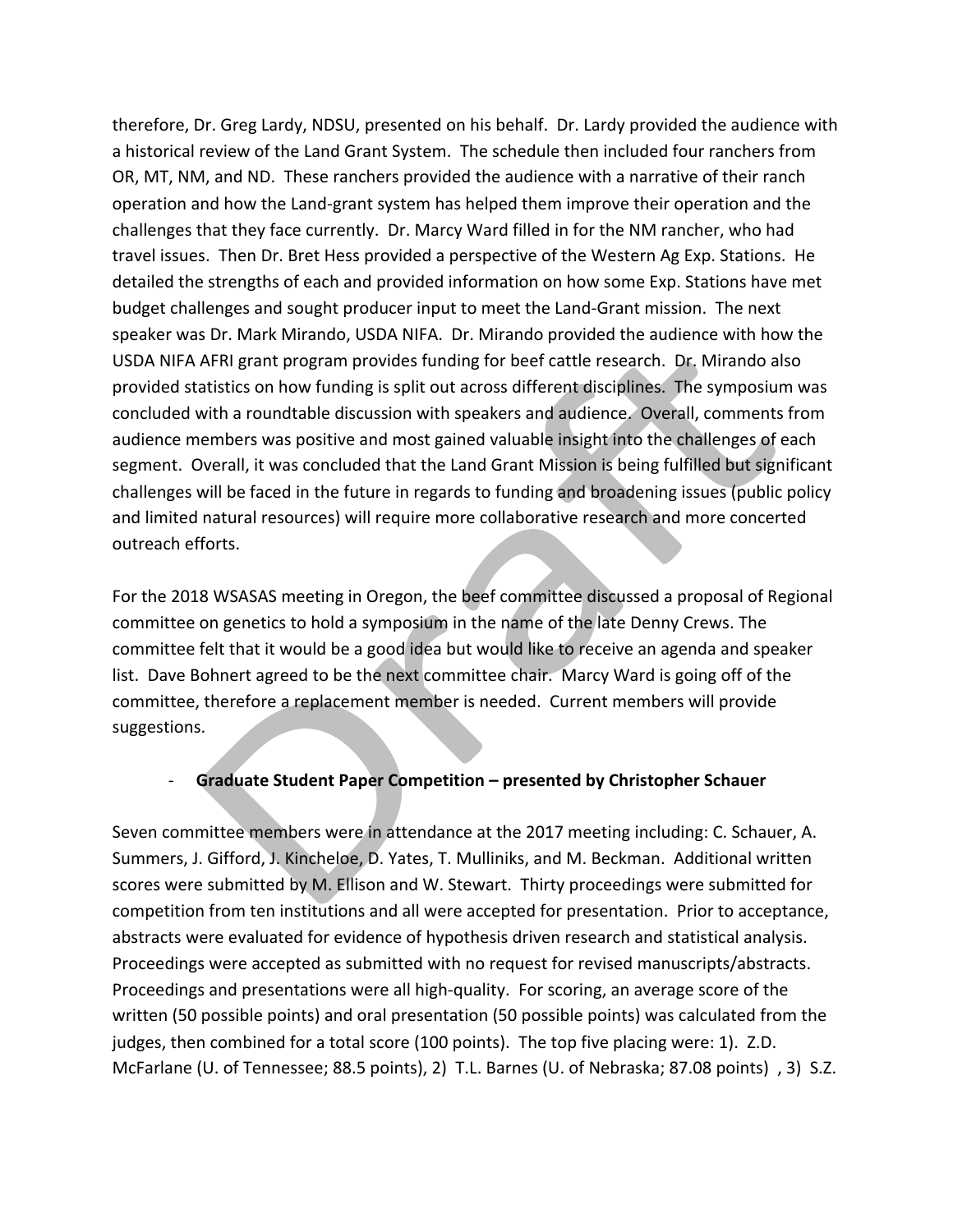Prosser (New Mexico State University; 87.06 points) , 4) M.S. Crouse (NDSU; 86.4 points), and 5) A.R. Tanner (NDSU; 86.1 points).

Institutions were deemed eligible for the institutional award with two competitors. Institutions eligible for the 2017 award were: New Mexico State University (4), North Dakota State University (6), Oregon State University (4), U. of Tennessee (2), Montana State University (3), University of Nebraska (5), Kansas State University (2), and U.C. Davis (2). For scoring, the top two scores from each institution were used to calculate a total institution score. Using this matrix, the University of Tennessee was the top scoring institution with students combining for 173.67 points. New Mexico State University placed 2nd with a combined score of 172.82 points.

Future consideration needs to be given to determining the maximum number of participants for the oral competition. Thirty students competed this year, and that is an eight hour day, the absolute maximum that can be evaluated. The committee was not in favor of splitting the competition into a M.S. and Ph.D. Division. The committee has suggested that if greater than 30 papers are submitted, only the top 30 scoring papers be allowed to present as a competition paper  $(26$  papers is a 7 hour day – maybe that is number to consider). The judges would be required to review the papers prior to the Program going to press. The remaining papers would be presented in the general session.

The committee also expressed concerns regarding formatting by Manuscript Central that caused many papers to be over the 5 page maximum. Proceedings were required to be submitted in single column format, but were published in 2 column format. This caused at least 7 papers to be over 5 pages, but were likely under 5 pages at the time of submission. For this year, the committee did not deduct points for papers being over the 5 page limit due to this uncertainty. This problem needs to fixed, or the page number maximum removed from the guidelines. Additionally, the committee would like the following statement to be added to the guidelines (submitted last year, but not adopted this year):

a. IACUC Statement suggested wording to be added to the guidelines for authors: "If the research project required IACUC approval, please include the Approval # in the Materials and Methods.

For the 2018 competition in Oregon, Melanie Beckman has volunteered to chair the Graduate Student Competition Committee.

## - **Graduate Student Representative Report –presented by Stacia Prosser**

The Lunch and Learn was a success as they spoke about grant writing for success. There were 63 registered and 58 attended. They will explore a new method for gathering feedback with a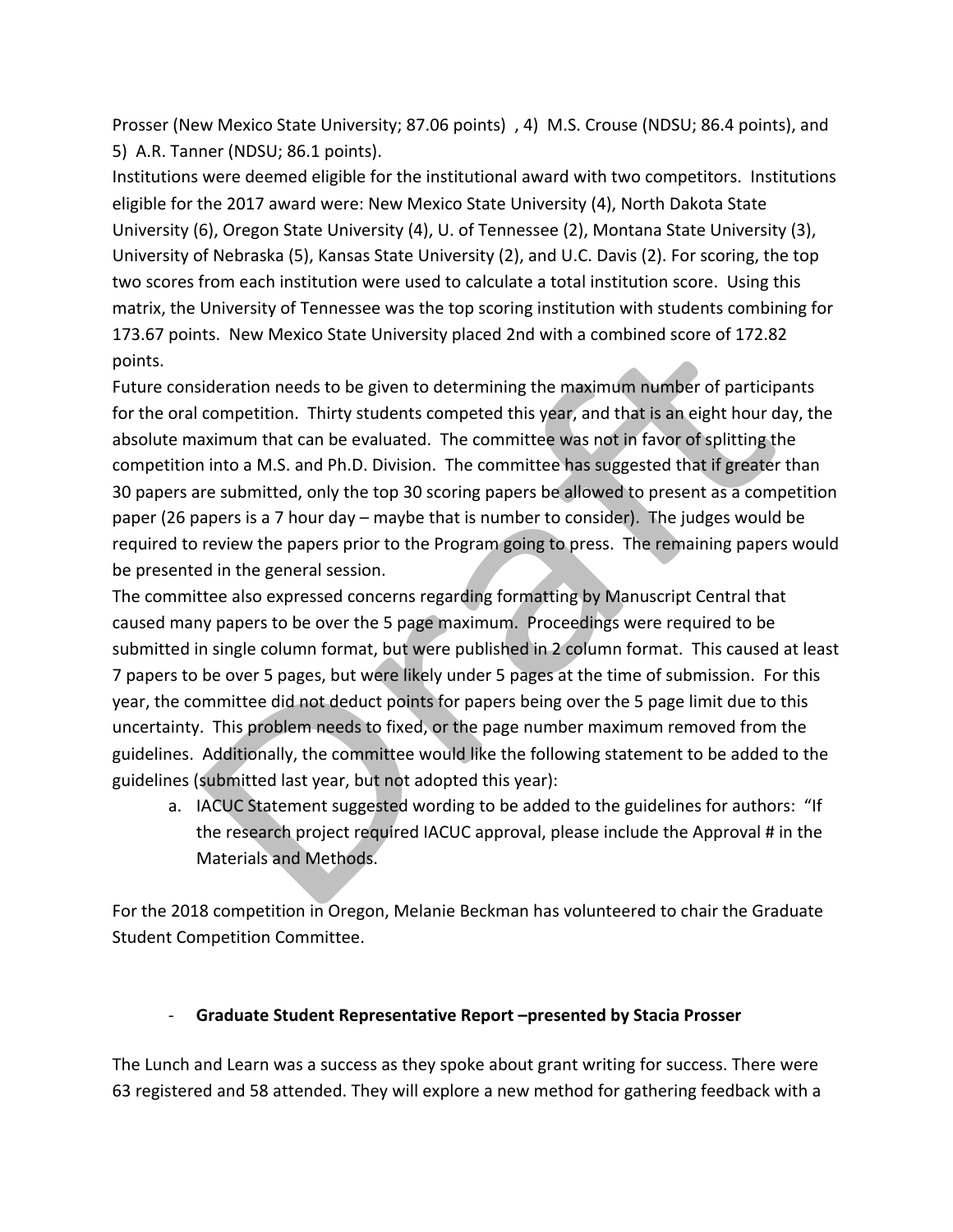survey on the app. The mixer was successful. Katherine Smith is the new director. Stacia thanked Hannah Cunningham for her service. 

## - Necrology – Glenn Duff for Mike Salisbury

A moment of silence was held for Drs. Dennis Hallford and Gordon Niswender.

## - **Nominating** – presented by Shanna Ivey for Mike Salisbury

The committee (Mike Salisbury – Chair; James Berardinelli; Bret Taylor) solicited nominations from the membership for the position of Graduate Director to fill the currently ending term and for the Secretary/Treasurer position on the Executive Board. There were 4 nominations for the graduate director. Therefore, the committee independently evaluated the nominees and upon completion the top two ranking nominees were place on the ballot for the membership to vote. Nominees placed on the ballot were Kathryn Smith from New Mexico State University and Maggie Weinroth from Colorado State University. The candidate that was elected was Kathryn Smith from New Mexico State University.

There was a single nomination for Secretary, Reinaldo Cooke from Oregon State University. Therefore, he was placed on the ballot unopposed with the option for write  $-$ in candidates. Reinaldo was elected by the membership as the secretary/treasurer for 2017-2018. He will also serve as host for the 2018 Western Section meetings in Oregon.

## - **Undergraduate Student Poster Competition - Kasey DeAtley**

The third annual undergraduate poster competition was conducted on Thursday, June 22, 2017 at the FargoDome (Fargo, ND). A total of 10 undergraduates submitted abstracts for the poster session. Institutions represented included California State University, Chico, North Dakota State University, Montana State University, University of Idaho, and New Mexico State University. A total of 11 judges evaluated posters. Placing of the poster session were:

1<sup>st</sup> Place: Nathaniel Gruseth, North Dakota State University 2<sup>nd</sup> Place: Sierra Pillmore, New Mexico State University 3<sup>rd</sup> Place: Jamie Conner, California State University, Chico

Monetary awards included \$250 for 1<sup>st</sup> Place, \$150 for 2<sup>nd</sup> Place, and \$100 for 3<sup>rd</sup> place. Committee members are seeking additional sponsors for the 2018 contest and will be editing poster score sheet and procedures. Suggestions for future contest include: have UG poster session during opening reception to facilitate greater judging efficiency and allow students to interact with potential advisors earlier in the conference.

**- Young Scholars Program – Ryan Ashley**